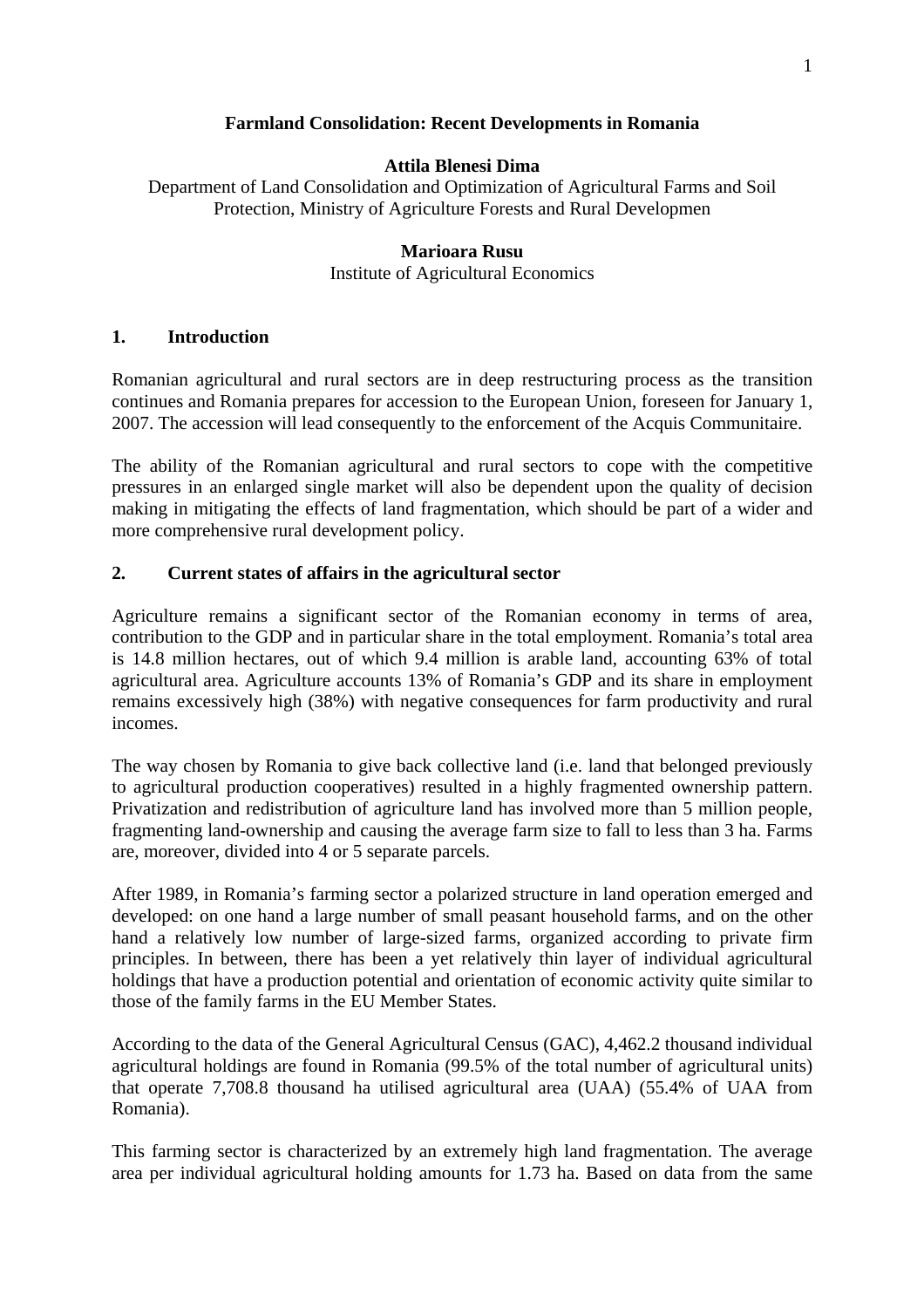census, it results that 26.2% of total individual agricultural holdings operate an area less than 0.3 ha each; these holdings use about 1.6% of UAA in the sector of individual holdings. It is worth mentioning that almost 50% of the individual agricultural units fall into the category of the UAA 0.31-2.0 ha; these units operate 24.7% of the UAA. There are 0.98 ha per each economic unit from this class. Most of Romania's UAA farmed in the individual agricultural holding system (37.6% of UAA) belongs to the agricultural units from the category of size 2-5 ha. The agricultural units from the size category 5.1-10 ha own 5.0% of total individual agricultural holdings and use 18.4% of UAA farmed by individual units; there are 6.6 ha UAA per agricultural unit. It is worth mentioning that the individual agricultural holdings with an area of more than 10.1 ha, representing only 1.1% of total individual holdings, operate 17.6% of UAA from individual holdings.

Thus, in an optimistic evaluation only a little more than 6% of total individual agricultural holdings from Romania could be compared with the family farms in the EU countries. This figure is quite relevant and does not impose additional comments on the efficiency of land resources allocation to the largest part of agricultural producers from our country. We should highlight here once again the need to accelerate the process of land consolidation into viable farms, able to face the competition in the European Union.

#### **3. Land consolidation policy and programs**

During the transition period, the problems concerning land tenure and property rights were integrated into the general context of the strategies of transition to market economy. Land restitution, land privatization and family farms sector development represented the core of market-oriented reforms. Agricultural policy focused on several objectives namely: family farm establishment and development; land market establishment favoring size increase of family farm; land use concentration by supporting agricultural production associations and land leasing etc. The National Plans for Agriculture and Rural Development supported the reinforcement of agricultural farms, but no policy directly targeting the settlement of the fragmentation effects has been implanted to date.

In 2004 a GTZ funded project "Land Consolidation in Romania with the support of Regional Land Trusts" was completed. The project overviewed present situation of land fragmentation in Romania and past experience in the use of land bank for land consolidation purposes in a number of EU member states. The project also started pilot land consolidation activities in two Romanian localities, namely Sighisoara and Odorheiu Secuiesc. A number of recommendations were made, including the following: land consolidation must be placed in a wider context of rural development; well focused public awareness campaigns must take away the skepticism of older farmers towards retirement plans as part of land consolidation plans; land consolidation process is a bottom-up approach requiring clear inputs from the farming communities, etc.

On the other side World Bank in its studies on agricultural sector in Romania indicates that retirement schemes are not the solution for solving land fragmentation problems. Rather a functioning land market can be a better option for land consolidation and a sustainable longterm solution for reducing fragmentation.

In the last year, laws and regulations have been amended to allow for larger plots of land to be restituted to owners ("the second wave of restitution"), and to support the development of rental and selling land market. The Romanian government wishes to develop special